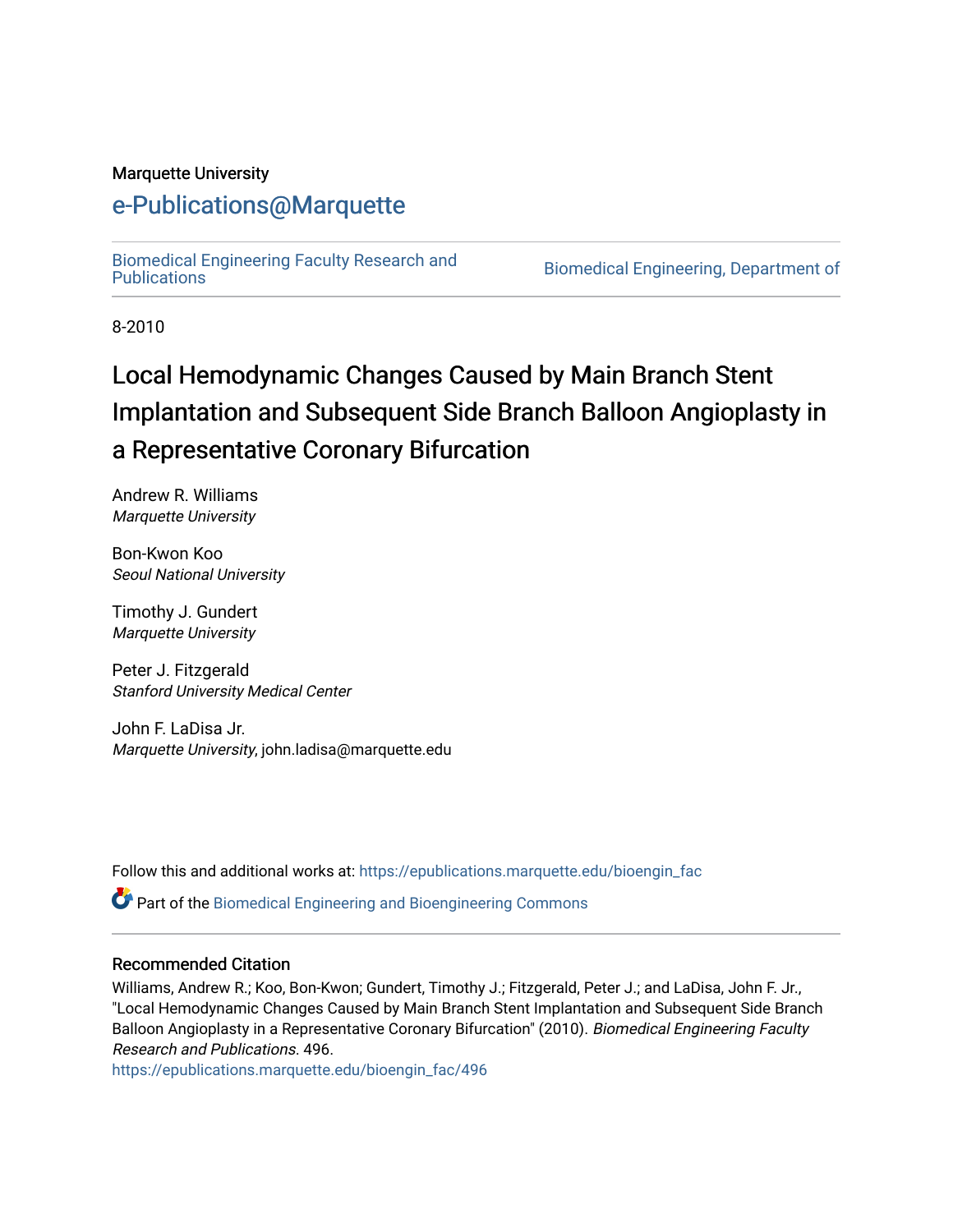## **Marquette University**

## **e-Publications@Marquette**

## *Biomedical Engineering Faculty Research and Publications/College of Engineering*

*This paper is NOT THE PUBLISHED VERSION;* **but the author's final, peer-reviewed manuscript.** The published version may be accessed by following the link in the citation below.

*Journal of Applied Physiology*, Vol. 109, No. 2 (August 2010): 532-540[. DOI.](https://doi.org/10.1152/japplphysiol.00086.2010) This article is © American Physiological Society and permission has been granted for this version to appear in [e-](http://epublications.marquette.edu/)[Publications@Marquette.](http://epublications.marquette.edu/) American Physiological Society does not grant permission for this article to be further copied/distributed or hosted elsewhere without the express permission from American Physiological Society.

# Local Hemodynamic Changes Caused by Main Branch Stent Implantation and Subsequent Virtual Side Branch Balloon Angioplasty in A Representative Coronary Bifurcation

## Andrew R. Williams

Department of Biomedical Engineering, Marquette University, Milwaukee, Wisconsin

#### Bon-Kwon Koo

Center for Cardiovascular Technology, Stanford University Medical Center, Stanford, California Seoul National University College of Medicine, Seoul, Korea

#### Timothy J. Gundert

Department of Biomedical Engineering, Marquette University, Milwaukee, Wisconsin

#### Peter J. Fitzgerald

Center for Cardiovascular Technology, Stanford University Medical Center, Stanford, California John F. LaDisa Jr.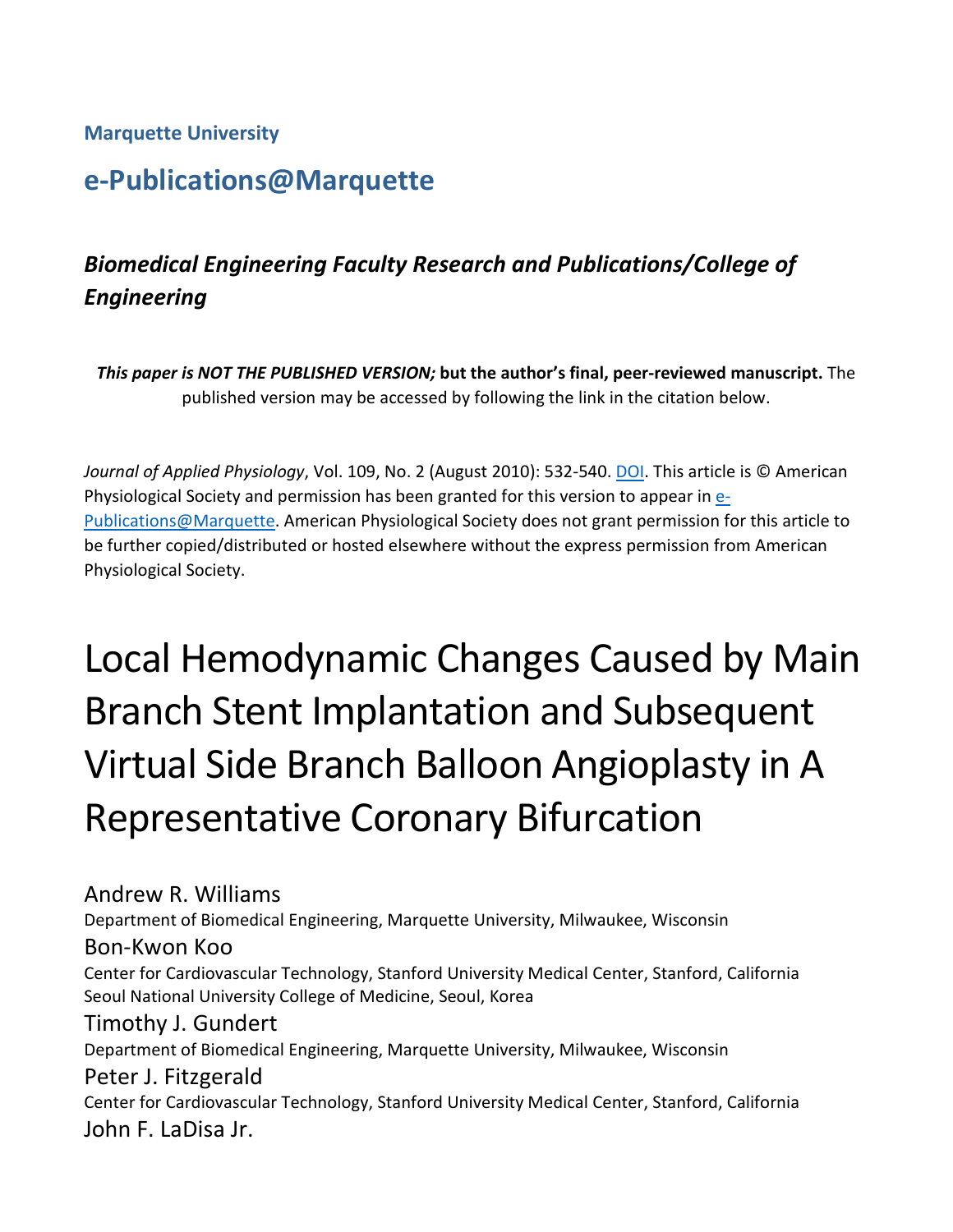Department of Biomedical Engineering, Marquette University, Milwaukee, Wisconsin Department of Medicine, Medical College of Wisconsin Department of Pediatrics, Children's Hospital of Wisconsin, Milwaukee, Wisconsin

## Abstract

Abnormal blood flow patterns promoting inflammation, cellular proliferation, and thrombosis may be established by local changes in vessel geometry after stent implantation in bifurcation lesions. Our objective was to quantify altered hemodynamics due to main vessel (MV) stenting and subsequent virtual side branch (SB) angioplasty in a coronary bifurcation by using computational fluid dynamics (CFD) analysis. CFD models were generated from representative vascular dimensions and intravascular ultrasound images. Time-averaged wall shear stress (TAWSS), oscillatory shear index (OSI), and fractional flow reserve (FFR) were quantified. None of the luminal surface was exposed to low TAWSS (<4 dyn/cm<sup>2</sup>) in the nondiseased bifurcation model. MV stenting introduced eccentric areas of low TAWSS along the lateral wall of the MV. Virtual SB angioplasty resulted in a more concentric region of low TAWSS in the MV distal to the carina and along the lateral wall of the SB. The luminal surface exposed to low TAWSS was similar before and after virtual SB angioplasty (rest: 43% vs. 41%; hyperemia: 18% vs. 21%) and primarily due to stent-induced flow alterations. Sites of elevated OSI (>0.1) were minimal but more impacted by general vessel geometry established after MV stenting. FFR measured at a jailed SB was within the normal range despite angiographic stenosis of 54%. These findings indicate that the most commonly used percutaneous interventional strategy for a bifurcation lesion causes abnormal local hemodynamic conditions. These results may partially explain the high clinical event rates in bifurcation lesions.

Stents are implanted in 70–90% of the 1.3 million percutaneous coronary interventions performed annually in the U.S. (1), and 18–20% of lesions involve bifurcations (32). Attempts to treat coronary bifurcation lesions with multiple stents have failed to conclusively prove the benefit of a systematic two-stenting strategy (4, 6), and data regarding long-term outcomes for dedicated bifurcation stents, although promising, are still forthcoming (5, 12, 21, 25, 39). Treatment of bifurcation lesions therefore favors main vessel (MV) stenting with provisional side branch (SB) balloon angioplasty or stenting (33).

MV stenting often results in the aggravation of SB ostial lesions. Shifting of plaque from the MV, the presence of stent struts in the ostium, and vasospasm have all been thought to cause this SB narrowing (22). However, recent studies have demonstrated that a stent-induced increase in lumen diameter of the distal MV forces the position of the carina into the SB ostium (37, 38) and this carina shift is the main mechanism of the SB narrowing after MV stent implantation. This finding is particularly interesting considering the influence of this unique change in vascular geometry on local hemodynamic alterations and on the physiological significance of ostial stenosis (30, 38).

Abnormal patterns of blood flow are known to be associated with inflammation, cellular proliferation, and thrombosis (3). Plaque and neointimal hyperplasia tend to form in bifurcations within the coronary arteries where normal patterns of blood flow are disturbed (23, 34). Studies have shown that altered geometry and associated blood flow disturbances established after stenting can also influence restenosis (9, 13, 20, 24, 31, 40). Even when proliferative responses to these altered hemodynamics are completely blocked by drug-eluting stents (DES), abnormal flow patterns can be a possible cause of thrombosis (3, 29). Despite the putative link between altered hemodynamics and clinically significant consequences, few studies to date have examined the influence of commonly used bifurcation stenting techniques on local blood flow distributions. Computational fluid dynamics (CFD) is an advanced simulation technique that utilizes measured vascular geometry and hemodynamic data, making it well-suited for this purpose. The objective of the present investigation was to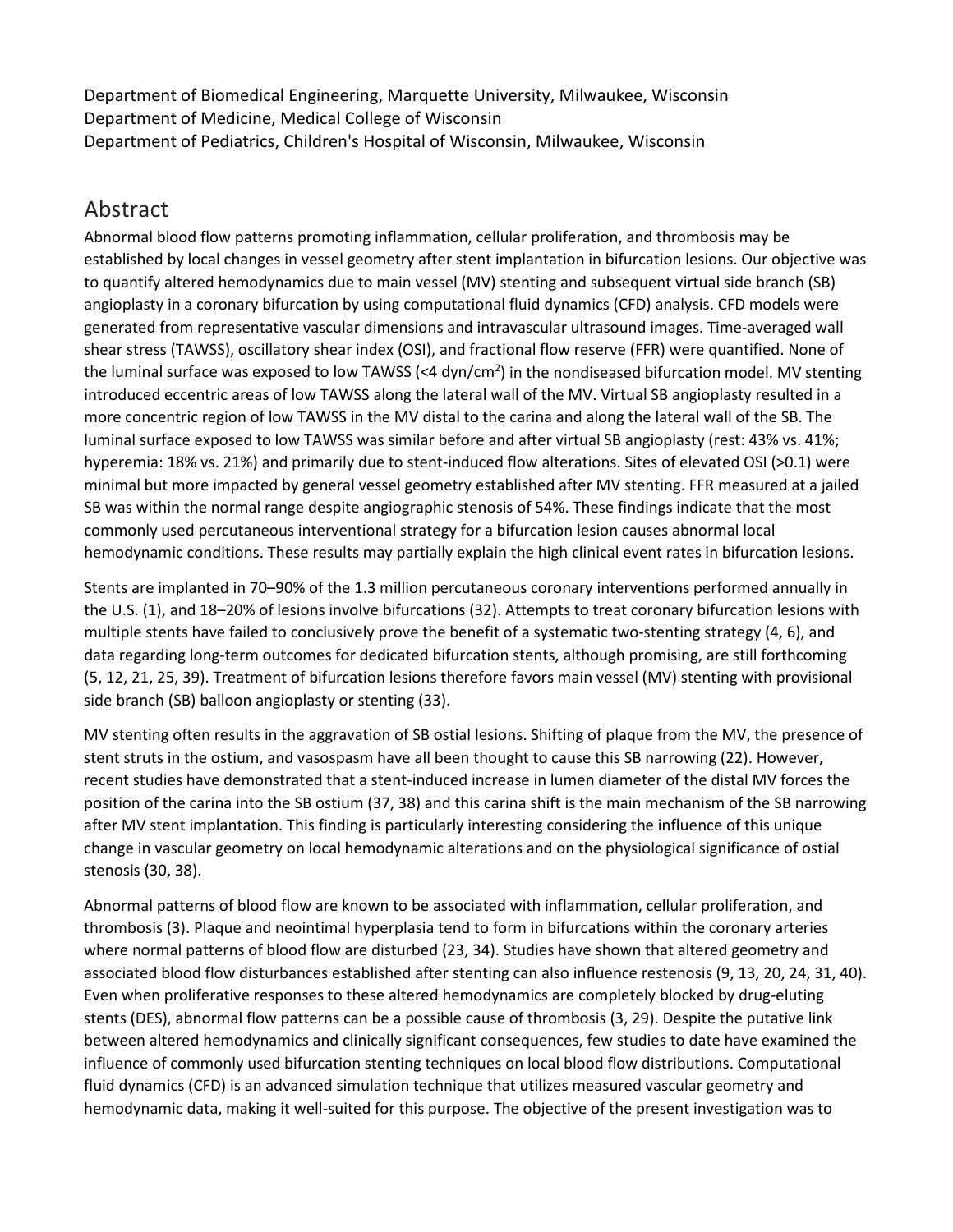quantify altered hemodynamics due to MV stenting with and without subsequent virtual SB angioplasty that computationally removed struts from the ostium of a representative coronary bifurcation with CFD analysis.

## MATERIALS AND METHODS

## Creation of Idealized Left Anterior Descending Coronary Artery-Diagonal Branch

#### Bifurcation Models

A nondiseased idealized bifurcation model was created with a typical bifurcation angle and Finet's law (8, 26). The location of the carina, SB ostial area, and distal MV dimensions after MV stent implantation and SB angioplasty were then altered based on the concept of carina shift (38) and intravascular ultrasound (IVUS) images (Fig. 1). After vascular dimensions were determined, a part document was created with Solid Edge computer-aided design software (Siemens, Plano, TX). Cross sections were sketched along the axis of each vessel. Protrusion and rounding functions were utilized within the software to join the cross sections and blend the intersection of the vessels, respectively. Stented vessels incorporated the *Express<sup>2</sup>* stent design (Boston Scientific, Natick, MA). Stents were generated from a hollow tube with the appropriate strut thickness. A sketch with the linkage pattern and strut dimensions was wrapped onto the tube in Solid Edge. The stent pattern was then cut from the tube with the normal cutout command, and the stent pattern was propagated radially and axially before excess material on the ends of the stent was removed. A Boolean intersection command was then implemented to subtract the stent from the lumen, thereby generating the potential region for blood flow within the bifurcation after MV stenting and virtual SB balloon angioplasty. For the poststent model, best- and worst-case stent orientations were constructed and simulated. For the best orientation, the stent was rotated and translated along the axis of the vessel so as little stent material as possible obstructed the SB ostium. Conversely, the worst-case representation oriented the stent to deliberately position struts at the entry of the SB. For the post-virtual angioplasty model, all stent struts were removed from the ostium of the SB (Fig. 1). Additional simulations were also conducted for the post-stent and virtual SB balloon angioplasty cases in the absence of a stent in order to isolate the independent hemodynamic contributions of struts compared with general vessel geometry.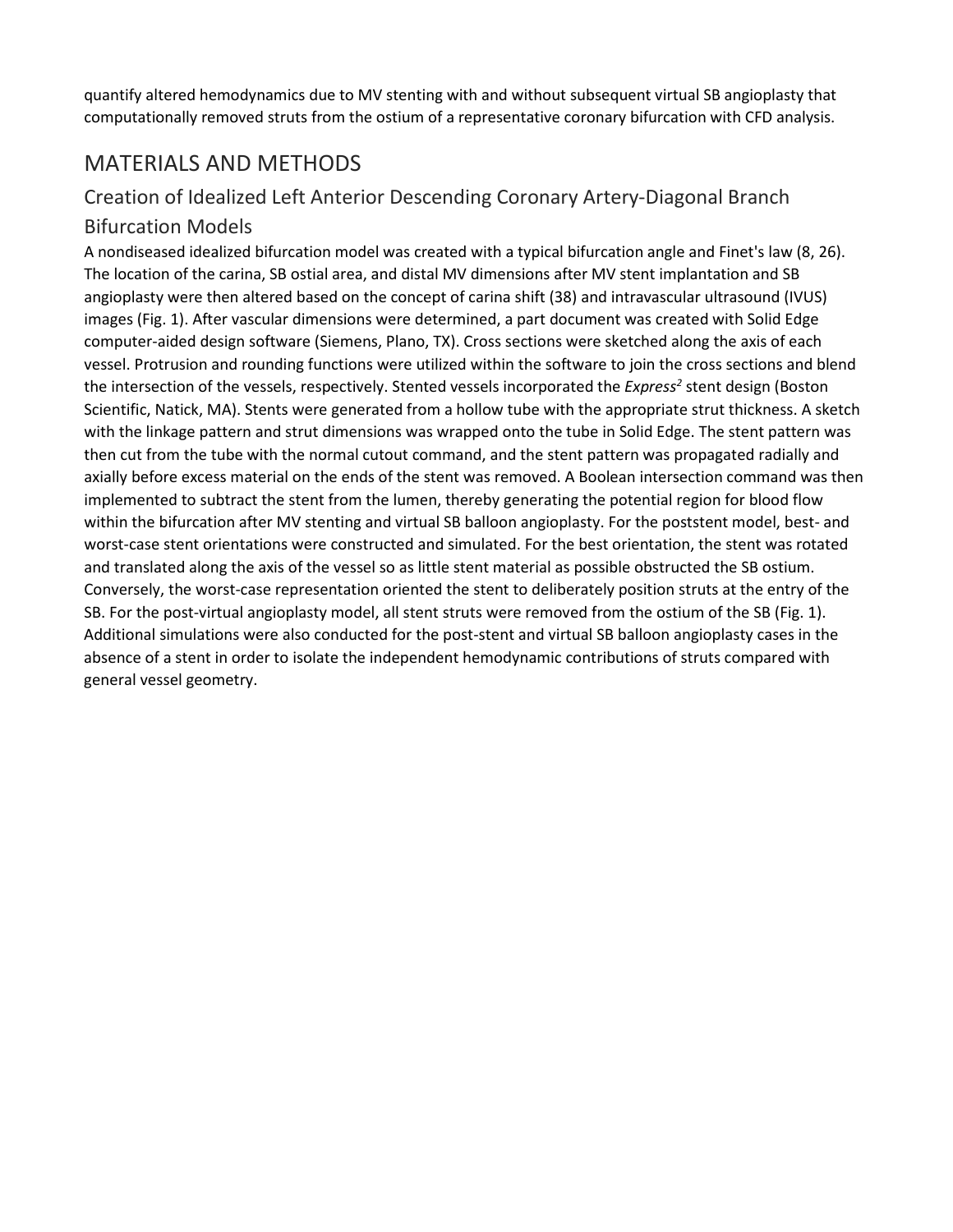

**Fig. 1.**Representative intravascular ultrasound (IVUS) images, corresponding idealized computational fluid dynamics (CFD) vascular representations, and the location of stent struts within the side branch (SB) ostium. Finet's law and a 46° bifurcation angle were used to create a nondiseased idealized bifurcation model (*A*). The location of the carina, SB ostial area and distal main vessel (MV) dimensions were then altered based on IVUS images and the concept of carina shift to create the poststenting (*B*) and SB balloon angioplasty (*C*) models. White lines on the IVUS images denote the angle between the carina and the junction of the MV and SB along the lateral wall of the bifurcation. In poststenting cases, the stent was rotated and translated along the axis of the vessel so as little stent material as possible obstructed the SB ostium (*D*), and so struts were deliberately positioned at the entry of the SB (*E*). Stent struts were removed from the ostium for the post-virtual SB angioplasty case (*F*). Locations mentioned frequently and the primary direction of blood flow have been labeled for clarity.

## CFD Simulations

## *Inflow conditions and flow distributions to model branches.*

Arteries were assumed to be rigid and subjected to blood flow velocity waveforms obtained from a canine left anterior descending coronary artery (LAD) under normal resting and hyperemic conditions shown in Fig. 2 and as previously described (18). Resting and hyperemic inflow waveforms (Reynolds number ∼90 and 240, respectively) were imposed as temporally varying Womersley velocity profiles ( $\alpha$  = 2.9 and 2.6, respectively) with the cvSim CFD software package (Cardiovascular Simulation, Mountain View, CA; **www.cvsim.com**). The distribution of blood flow between the distal LAD and diagonal (Dg) outlets was calculated by assuming that wall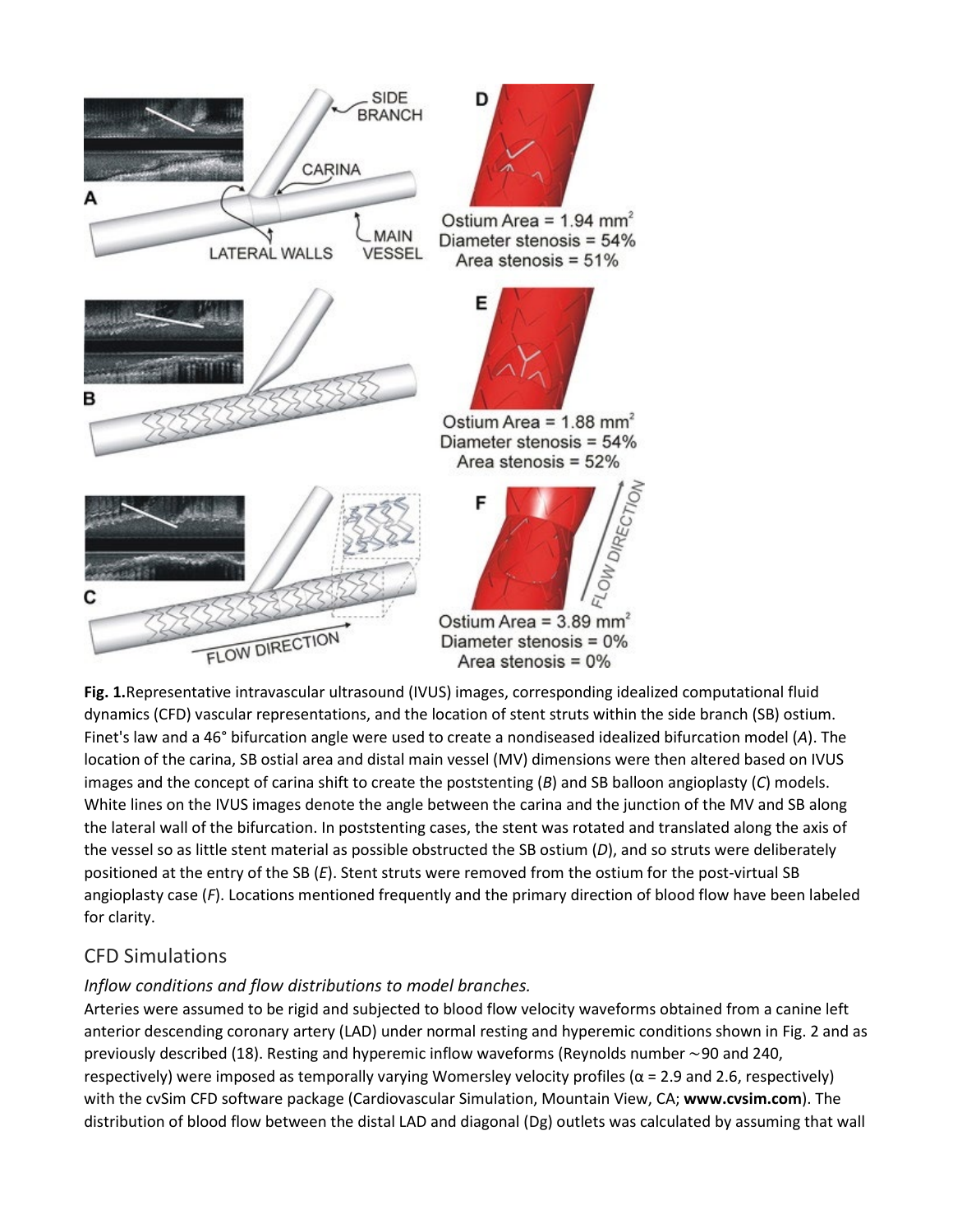shear stress (WSS) is the same in the distal MV and SB. The resulting distribution of blood flow to the LAD and Dg branches was 64% and 36%, respectively, for all models.



**Fig. 2.**Volume rendering of changes in blood flow velocity magnitude introduced by bifurcation stenting. Blood flow velocity nearest the wall (values <0.1 cm/s) was made transparent to reveal velocity magnitude during maximum blood flow under resting (*top*) and hyperemic (*bottom*) flow conditions in the MV and SB. Inflow waveform contours previously obtained from a canine left anterior descending coronary artery under normal resting and hyperemic conditions during continuous adenosine infusion are shown at *bottom right* and were imposed at the inlet of CFD models. The temporal locations for volume renderings are denoted by circles.

#### *Outlet conditions.*

Outlet boundary conditions for the coronary vasculature are more difficult to prescribe than in other vascular beds since pronounced resistance introduced by ventricular contraction results in a nonlinear and time-varying system (2). However, previous work has demonstrated that linearity and time invariance can be assumed and the behavior of the downstream vasculature in the absence of ventricular contraction can be estimated with a three-element windkessel (i.e., R<sub>c</sub>, C, R<sub>d</sub>) approximation (36). Parameters utilized for resting and hyperemia conditions are provided in Table 1, and the details of how these values were obtained are provided in the online data supplement. $1$ 

| <b>Flow Condition</b> | <b>Outlet Branch</b> | $R_{t}$ , dyn $\cdot$ s $\cdot$ cm $\cdot$ s | $R_{c}$ , dyn $\cdot$ s $\cdot$ cm $\cdot$ s | $C$ , cm <sup>5</sup> /dyn | $R_{d}$ , dyn · s · cm - s |
|-----------------------|----------------------|----------------------------------------------|----------------------------------------------|----------------------------|----------------------------|
| <b>Rest</b>           | LAD                  | 194,900                                      | 15,690                                       | 2.24E-06                   | 179,300                    |
|                       | Dg                   | 346,200                                      | 23,000                                       | 1.26E-06                   | 323,200                    |
| <b>Hyperemia</b>      | LAD                  | 73,660                                       | 18,410                                       | 1.60E-05                   | 55,250                     |
|                       | Dg                   | 130,800                                      | 27,000                                       | 9.01E-06                   | 103,800                    |

#### Table 1. CFD simulation parameters

CFD, computational fluid dynamics; LAD, left anterior descending coronary artery; Dg, diagonal branch; *R*c, characteristic impedance; *C*, capacitance; *R<sub>d</sub>*, distal resistance; *R<sub>t</sub>*, total vascular resistance in the absence of ventricular contraction (i.e., 0 Hz impedance, *Z*0) by the impulse response method of Van Huis et al. (36).

#### *Additional simulation parameters.*

Blood was assumed to behave as a Newtonian fluid with a density of 1.06  $g/cm<sup>3</sup>$  and dynamic viscosity of 4 cP. Five cardiac cycles were run to ensure that simulation results were periodic. Periodicity was assumed when the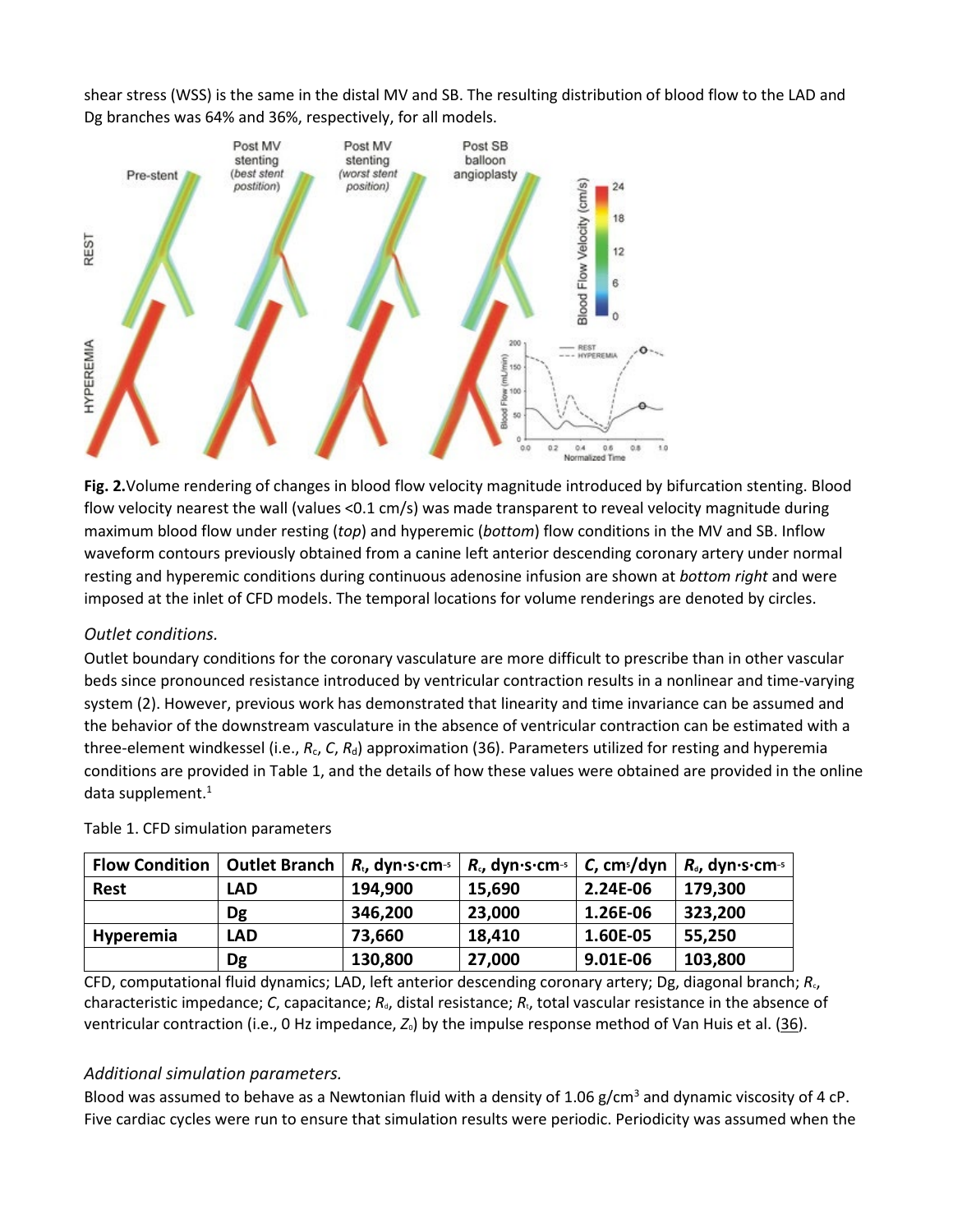maximum errors between equivalent points in successive cardiac cycles for pressure and flow were <1 mmHg and 1 mm<sup>3</sup>/s, respectively. Stented bifurcation models were discretized with a commercially available adaptive mesh generation program (MeshSim, Simmetrix, Clifton Park, NY). Final mesh edge sizes were adequate to resolve microscopic flow in the neighborhood of struts, and simulations were scrutinized to ensure that results were independent of the number of mesh elements in each model (see online data supplement for additional details).

## CFD Analysis

CFD simulations were performed by using a stabilized finite element method to solve the equations for conservation of mass (continuity) and balance of fluid momentum (Navier-Stokes) (7). After verification that simulation results were mesh independent and replicated aimed blood pressure and flow distributions, timeaveraged wall shear stress (TAWSS), oscillatory shear index (OSI), and fractional flow reserve (FFR) were quantified. Previous studies have demonstrated that distributions of TAWSS <4 dyn/cm<sup>2</sup> and high temporal oscillations in WSS quantified by OSI are associated with cellular proliferation, intimal thickening, and inflammation (10). TAWSS and OSI were therefore calculated as previously described (35). An automated computer program was written to quantify the area of simulation results containing TAWSS <4 dyn/cm<sup>2</sup>. Lower OSI values indicate that WSS is oriented predominantly in the primary direction of blood flow, while a value of 0.5 is indicative of bidirectional WSS with a time-averaged value of 0 throughout the cardiac cycle. The area of the lumen surfaces containing OSI >0.1 was also quantified with the procedure described for low TAWSS.

FFR is a physiological parameter representing the fraction of maximal myocardial flow that can be maintained in the presence of an epicardial coronary stenosis (27, 28). In practice, FFR can be obtained by the ratio of distal coronary pressure and proximal aortic pressure. In this study, FFR was calculated with transient pressure and flow values queried from converged simulation results at the inlet and 1 cm distal to the bifurcation in the SB.

## RESULTS

## Blood Flow Velocity

Images of blood flow velocity for various stages of the cardiac cycle during resting and hyperemia are provided for each model in the online data supplement. Figure 2 shows maximum blood flow velocity during the cardiac cycle and provides a good summary of important features throughout the entire cardiac cycle. Under resting blood flow conditions, velocity patterns follow those typical for bifurcations: velocity profiles are skewed toward the carina, resulting in higher velocity along the medial walls and lower velocity on the outer lateral walls (Fig. 3). MV stenting introduces a pronounced velocity jet in the SB with vortices extending from the jailed struts into the SB and causing eccentric areas of low velocity on the MV lateral wall away from the carina and in the SB distal to the carina. Virtual SB angioplasty introduces a more concentric region of low velocity in the MV distal to the carina and an area of low velocity in the SB lateral wall opposite the carina. These changes are accentuated in the corresponding bottom rows of Figs. 2 and 3, revealing peak blood flow velocity under hyperemic conditions.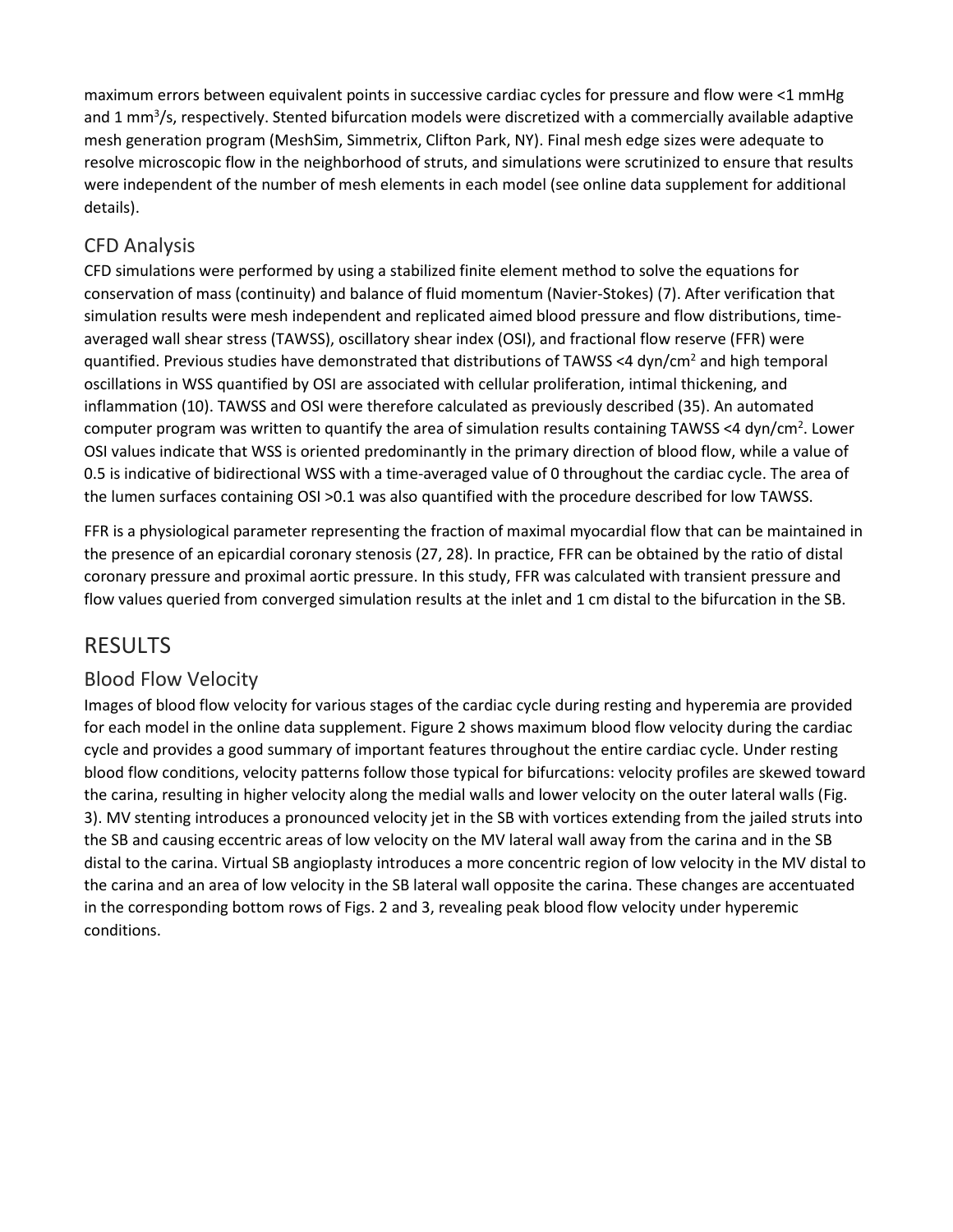

**Fig. 3.**Blood flow velocity profiles every 2.5 mm along the length of idealized coronary bifurcations. *Insets* offer zoomed versions of velocity profiles near the carina. Inflow waveform contours previously obtained from a canine left anterior descending coronary artery under normal resting and hyperemic conditions during continuous adenosine infusion are shown at *bottom right* and were imposed at the inlet of CFD models. The temporal locations for velocity profiles are denoted by circles.

#### Indexes of Wall Shear Stress

Distributions of TAWSS and OSI are provided in Figs. 4 and 5, respectively. None of the luminal surface was exposed to TAWSS <4 dyn/cm<sup>2</sup> under resting or hyperemic conditions. Stenting introduced areas of low TAWSS along the struts at rest that persisted during hyperemia. Regions of low TAWSS were particularly pronounced eccentrically along the lateral wall of the proximal MV. Virtual SB balloon angioplasty introduced a more concentric region of low TAWSS in the MV distal to the carina and a region of low TAWSS along the lateral wall of the SB. Despite this regional variation in the location of low TAWSS, the total area of the luminal surface exposed to TAWSS <4 dyn/cm<sup>2</sup> was similar before and after SB balloon angioplasty (poststenting vs. post-SB angioplasty; rest: 43% vs. 41%; hyperemia: 18% vs. 21%; Fig. 6*A*). The local TAWSS behavior for each vessel is also depicted at four circumferential and axial locations in the online data supplement, where additional quantification of low TAWSS in the proximal and distal MV and SB is also provided.

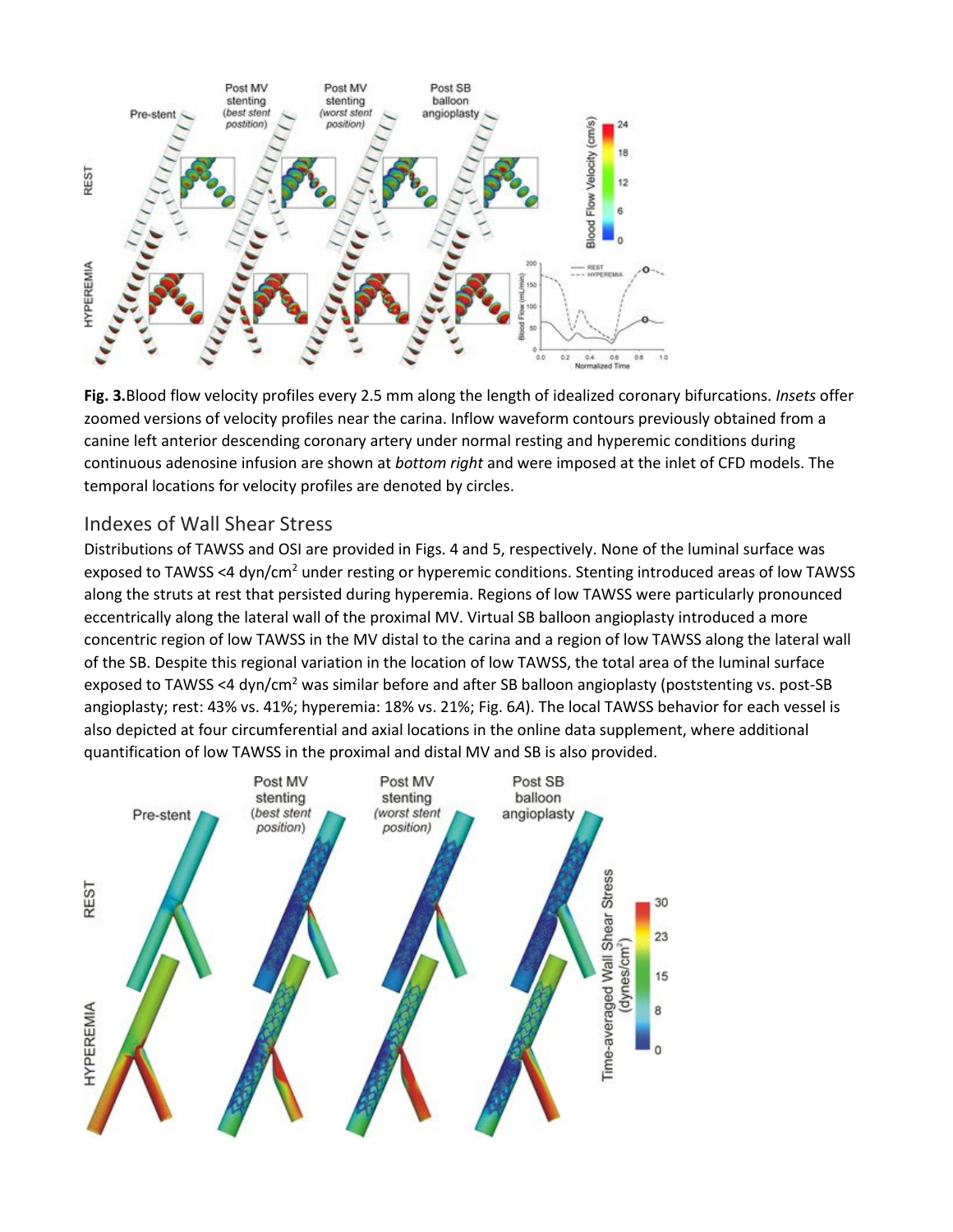**Fig. 4.**Changes in time-averaged wall shear stress (TAWSS) introduced by bifurcation stenting: distributions of TAWSS under resting (*top*) and hyperemic (*bottom*) flow conditions in the MV and SB. The best stent position indicates that the least number of struts obstructed the SB ostium, and the worst stent position deliberately positioned the greatest amount of struts at the entry of the SB. All struts were removed from the ostium of the SB for the post-virtual angioplasty model.



**Fig. 5.**Changes in oscillatory shear index (OSI) introduced by bifurcation stenting: distributions of OSI under resting (*top*) and hyperemic (*bottom*) flow conditions in the MV and SB. The best stent position indicates that the least number of struts obstructed the SB ostium, and the worst stent position deliberately positioned the greatest amount of struts at the entry of the SB. All struts were removed from the ostium of the SB for the postvirtual angioplasty model.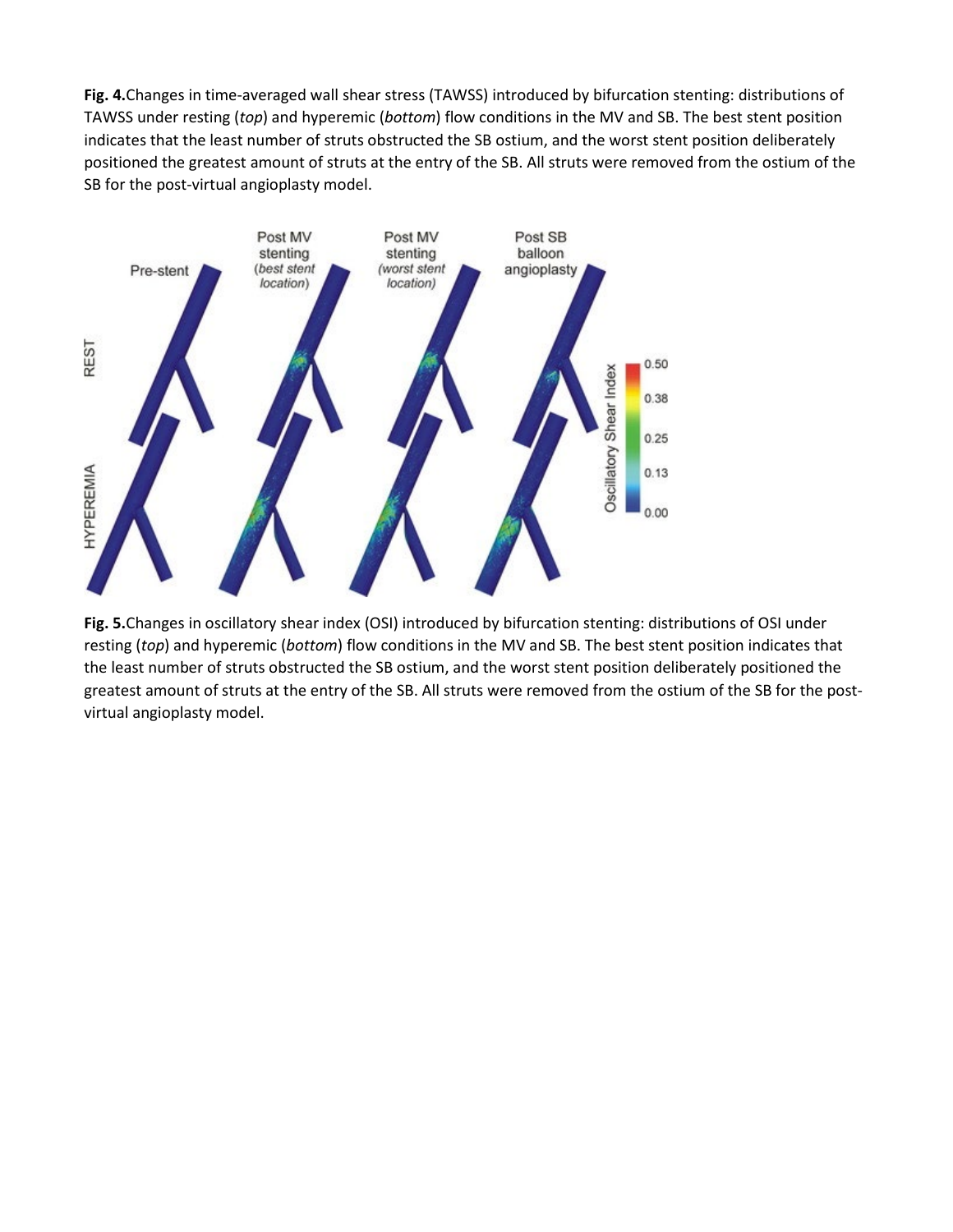

**Fig. 6.**Quantification of low wall shear stress and elevated OSI: % of the luminal surface exposed to TAWSS <4 dyn/cm2 (*A*) and OSI >0.1 (*B*) during resting and hyperemic conditions. Cross-hatched portions of columns indicate % of low-TAWSS or high-OSI vessel area caused by the presence of the stent, compared with the general geometry of the vessel, for each simulation.

Elevated OSI is also absent in the idealized bifurcation before stenting, and only 4% and 8% of the luminal surface was exposed to elevated OSI during resting and hyperemic conditions, respectively, after MV stenting regardless of the amount (i.e., area) of struts within the ostium. Virtual SB balloon angioplasty reduced the total area of the luminal wall exposed to OSI > 0.1 at rest (1%) but had little impact during hyperemia (7%, Fig. 6*B*).

The presence and intricacies of the stent accounted for the majority of the vessel wall area subjected to low TAWSS under resting and hyperemia conditions (Fig. 6*A*). In contrast, there were relatively few strut-induced separation regions (areas of OSI >0.1) established after MV stenting (∼5% of the vessel area) and areas were further reduced after virtual SB angioplasty. However, regions of elevated OSI during hyperemia occur primarily in response to overall modifications in vessel geometry, even after restoration of the carina to its original location (Fig. 6*B*).

## Fractional Flow Reserve

FFR in the SB as result of MV stenting-induced stenosis, or by partial occlusion of the ostium by stent struts, ranged from 0.95 to 0.99. The severity of stent struts present in the ostium had a greater impact on FFR than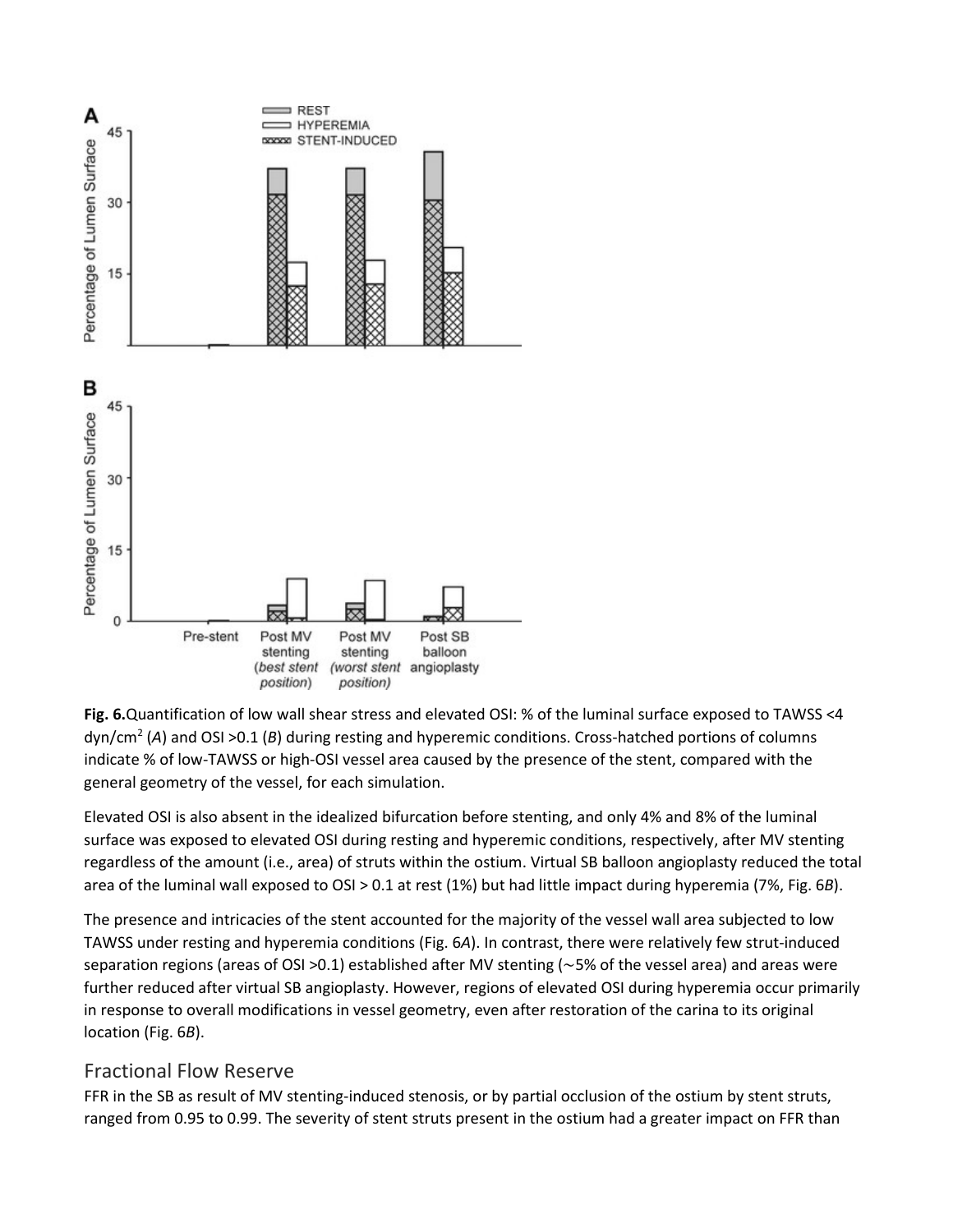shifting of the carina (poststent best and worst cases: 0.98 and 0.95, respectively; post-SB virtual angioplasty: 0.99), but all values were well above the clinically significant criterion of 0.75.

## **DISCUSSION**

The bifurcation lesion is still one of the most challenging lesion subsets in the field of percutaneous coronary intervention (5, 12, 21, 25, 32). As alterations in indexes of WSS are reported to be associated with the progression of atherosclerosis (23), it is important to understand local, potentially adverse, changes in these hemodynamic indexes as a result of interventions in order to develop better strategies and devices. However, there are few studies of hemodynamic changes associated with interventional strategies for bifurcation lesions to date. The present investigation offers several unique aspects applicable to this area: *1*) The findings demonstrate that CFD can be used to quantify altered hemodynamics due to MV stenting and subsequent SB angioplasty in a coronary bifurcation with a realistic commercially available stent design and representative changes in local vascular geometry. *2*) The outlet boundary conditions used allow for quantification of FFR, a clinical parameter routinely evaluated with application to interventional treatment planning. The importance of these methods is exemplified in the poststenting cases, where the severity of the SB ostium by visual inspection would have suggested a reduction in FFR. This is not the case because of the more physiological boundary conditions available in the software utilized for this CFD investigation. *3*) Local quantification methods were employed to quantify the amount of flow alterations due to overall vessel geometry versus the intricacies of stent struts, as well as to reveal circumferential and axial alterations in WSS indexes (shown in the online data supplement), 4) The results theoretically demonstrate that there may not be a benefit to SB intervention from a fluid dynamics perspective.

The vascular dimensions used for our nondiseased bifurcation model are based on Finet's law, and the fractal ratio between mother and daughter vessel diameters was 0.678 (8). CFD revealed that none of the luminal surface was exposed to low TAWSS or elevated OSI under both resting and hyperemic conditions. Similar findings were found in a previous flow visualization study (30) encompassed by the resting and hyperemia cases here, suggesting that this ratio should be reestablished after intervention for bifurcation lesions to achieve hemodynamically favorable results.

Previous clinical trials have not shown distinctive benefits of systematic multistenting strategies. MV stenting with provisional SB intervention is therefore the most common approach for bifurcation lesions (5, 21, 33). In our study, idealized models before and after MV and SB angioplasty were created and CFD was performed for each model. Simple MV stenting across the bifurcating segment caused eccentric areas of low TAWSS and elevated OSI in the MV opposite the carina. This region experienced pronounced leukocyte adhesion, neointimal hyperplasia, and fibrin deposition in a previous chronic porcine study establishing a similar flow scenario in vivo by SB occlusion, assumed MV remodeling, and restoration of SB flow after 28 days (30). Importantly, our quantification revealed that the total area of low TAWSS was essentially the same after MV stenting and after virtual SB angioplasty. While virtual SB angioplasty restored carina position, it also caused concentric low TAWSS and high OSI in the distal MV due to slight repositioning of the carina within the MV. Thus, although post-SB angioplasty provides an excellent result in terms of patency, from a fluid dynamics perspective there are only modest differences, indicating that the potential for neointimal hyperplasia or thrombus formation may be unchanged. Although a post-kissing balloon inflation model was not tested in our study, the present investigation and the previous study discussed above indicate that overdilatation of the proximal MV segment associated with this technique will result in additional flow disturbances.

These findings are particularly interesting when coupled with transport of a drug-eluting agent after DES implantation. Kolachalama et al. (14) placed a slotted-tube DES at three MV positions within an idealized coronary bifurcation: proximal to the SB ostium, across the bifurcation entrance, and distal to the carina. Stent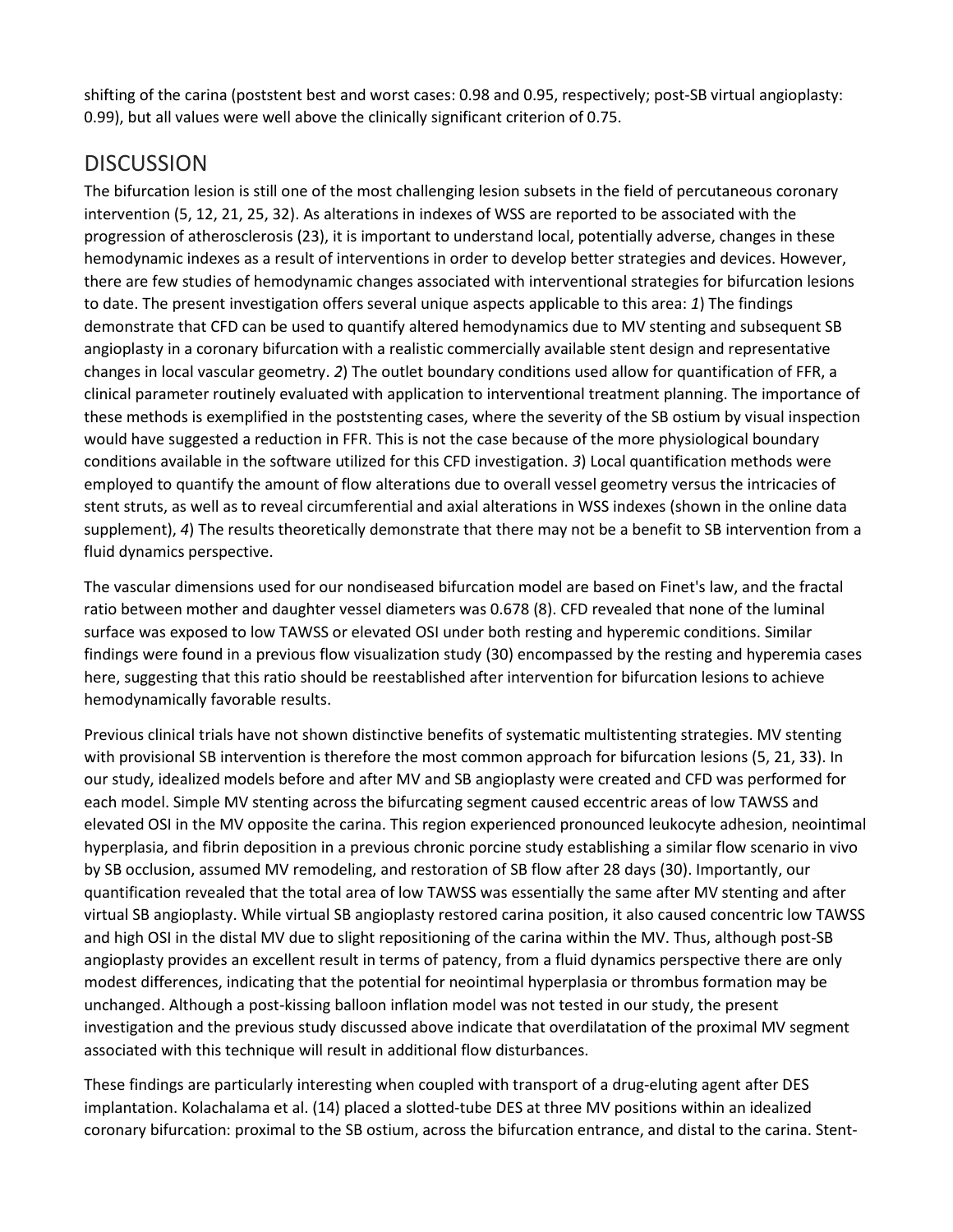induced flow alterations proximal and distal to the bifurcation region were generally symmetric, producing concentric distribution patterns that varied along the length of the vessel as a result of flow extending the drug distribution downstream, but were modest in scale relative to the total transmural drug concentration beneath stent struts. However, the flow patterns established after MV stenting caused asymmetric drug deposition, with 8–15% greater concentration along the lateral wall opposite the flow divider when the stent was positioned across the SB ostium.

Bifurcation lesions are an independent risk factor for acute and late stent thrombosis (11, 17). Stenting along a major SB and complex two-stenting strategies are also known to be associated with higher risk of stent thrombosis. Although we cannot directly link hemodynamic disturbances and the risk of stent thrombosis based on the present work, it is plausible that the risk of thrombosis would be higher if portions of the MV are continuously exposed to low WSS as DES have nearly eliminated neointimal hyperplasia at the site of flow disturbance (29). The present investigation indicates that once the ratio between bifurcation vessel diameters is altered by overexpansion of the distal MV, SB angioplasty cannot improve the flow disturbance. This may be one possible mechanism for why SB angioplasty does not appear to reduce the risk of stent thrombosis.

Angiographic evaluation can overestimate functional significance in jailed SB lesions (15, 16). One of the mechanisms of this discrepancy may be the eccentric luminal narrowing of SB ostium due to carina relocation after MB stent implantation (37). In contrast to usual coronary stenotic lesions, the relation between angiographic luminal narrowing (percent diameter stenosis) and area stenosis in jailed SB lesions is not quadratic. In our carina shift model, FFR measured by both pressure and flow parameters were all within normal range despite angiographic stenosis of 54%.

The present results should be interpreted within the constraints of several potential limitations. Mesh independence was assumed when TAWSS at predetermined proximal and distal intrastrut regions changed <0.09 dyn/cm2 between successive meshes. Meshes were created with unstructured and adapted tetrahedral elements by this approach and resulted in at least three elements along the thickness and width of stent struts. It is important to note that the adaptive meshing scheme applied in the present investigation places elements where they are most needed within the flow domain while inserting fewer elements where a coarse density is sufficient. This intelligent approach allows for results equivalent to those of isotropic meshes, but at a fraction of the computational time. Locally adapted elements also allowed us to resolve flow features for our intricate stent models at a level that would not be possible at most institutions using an isotropic approach.

Three-element windkessel outlet boundary conditions were applied because they most faithfully represent the aimed values of blood pressure and flow compared with other methods available. The implementation of these boundary conditions closely adheres to published values and known physiological and clinical principles. Their realism was further verified with additional simulations of a bifurcation vessel with a 75% decrease in diameter (90% area reduction) at the SB ostium. The FFR for this simulation was <0.75, consistent with measurements commonly obtained clinically for this level of stenosis. For resting cases presented here, flow distributions to the distal MV and SB remain unchanged after best- or worst-case stenting and virtual balloon angioplasty since any resulting residual stenoses in these cases do not represent critical reductions in area. For the hyperemic case, flow to the SB is reduced by 3–5% after stenting, and this reduction is alleviated after virtual SB balloon angioplasty. To our knowledge, clinical data as to local changes in flow or perfusion in these coronary vessels during hyperemia are not well documented. Importantly, if the flow distributions are different from rest under healthy hyperemic conditions, the results could differ from those presented. The C term in the *R<sub>c</sub>*, *C*, *R*<sub>d</sub> model accounts for the total arterial compliance (TAC) of the arterial system beyond the outlet of interest. Thus the use of rigid walls may result in a different value for the C parameters than would be used with deformable walls. However, >60% of the TAC is in the thoracic aorta, so the use of rigid walls for coronary vessels in the present work likely resulted in C values similar to those that would be obtained with deformable walls.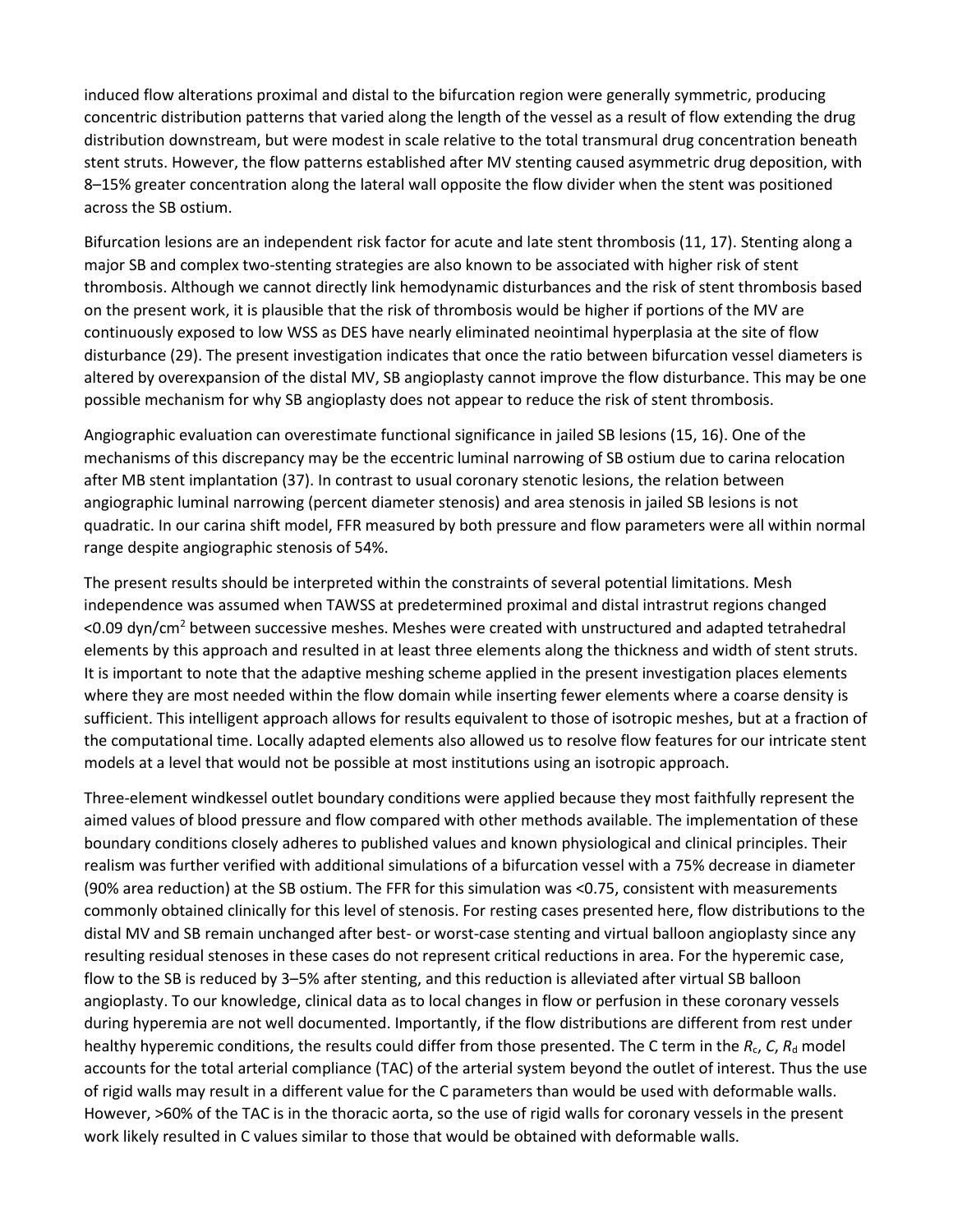The present models were created by using idealized representations of the coronary bifurcation lesion based on the carina shift model (38). In many of these cases, SB angioplasty can restore the carina to its original position as exemplified by the IVUS data shown in Fig. 1. Future work will include various clinical permutations of SB patency (i.e., carina position) since other mechanisms can also cause SB ostial lumen narrowing after MV stenting. Further studies are also needed to define the hemodynamic influence of different mechanisms of SB pinching after MV stenting. A bifurcation angle of 46° was also used here, but coronary branching patterns and vessel dimensions are heterogeneous, so results obtained from patient-specific CFD models could provide more realistic information.

Stent implantation into canine epicardial coronary arteries reduces regional vessel compliance to zero (18), suggesting that the present results may be generally applicable within the stent. However, the results may differ from those observed clinically, particularly immediately proximal and distal to the stent. In these proximal and distal transition regions, as well as intrastrut regions, distributions of TAWSS would likely be lower than reported because of lower elastic moduli than the stent. Struts were not modeled as protruding into the wall, but rather as local strut obstructions. A modest and therefore negligible change in proximal MV stented diameter was assumed, and the proximal unstented transition region was not modeled. Similarly, although changes in diameter for the distal MV after stenting are included, the distal unstented transition region also was not modeled. Previous investigations indicate that these transitions would result in a more physiological stent-toartery deployment ratio (19, 20) but relatively small changes in the resulting distributions of WSS and OSI at the proximal and distal edges of the stent, which were similar for all stented simulations.

Despite these limitations the present simulations reveal that areas of low TAWSS and, to a lesser extent, elevated OSI known to correlate with the potential clinical events are associated with the current clinical practice of provisional MV stenting and cannot be improved once established. While it is unclear whether low TAWSS or elevated OSI has a greater impact on restenosis, the present findings highlight an important distinction between the overall geometry of a vessel created after stenting and the specific impact of the stent while raising the intriguing question of how different stent designs may impact TAWSS in bifurcation lesions. The results may therefore partially explain why clinical event rates remain high in stented bifurcation lesions, and be amenable to improved future bifurcation stent designs. For example, stent linkages could be orienting within regions susceptible to plaque and hemodynamic alterations in a way that minimizes disturbances in near-wall velocity vectors and WSS. Shape optimization algorithms using a WSS cost function could also be applied to arrive at a favorable geometry. Moreover, it appears that reestablishing the diameter ratio of a natural healthy bifurcation after stenting may optimize local hemodynamics. Importantly, our results show that the overstretching of distal MV, which commonly occurs during a provisional strategy with conventional stents, can worsen local fluid dynamics and this cannot be restored by additional procedures such as SB angioplasty or kissing balloon inflation.

## GRANTS

This work was supported by National Science Foundation Grant CTS-0521602 (principal investigator: Dr. Scott Goldsborough, Marquette University Department of Mechanical Engineering) and the Marquette University Department of Biomedical Engineering. B.-K. Koo is the recipient of a research grant from the CardioVascular Research Foundation (CVRF), Korea.

## **DISCLOSURES**

No conflicts of interest, financial or otherwise, are declared by the author(s).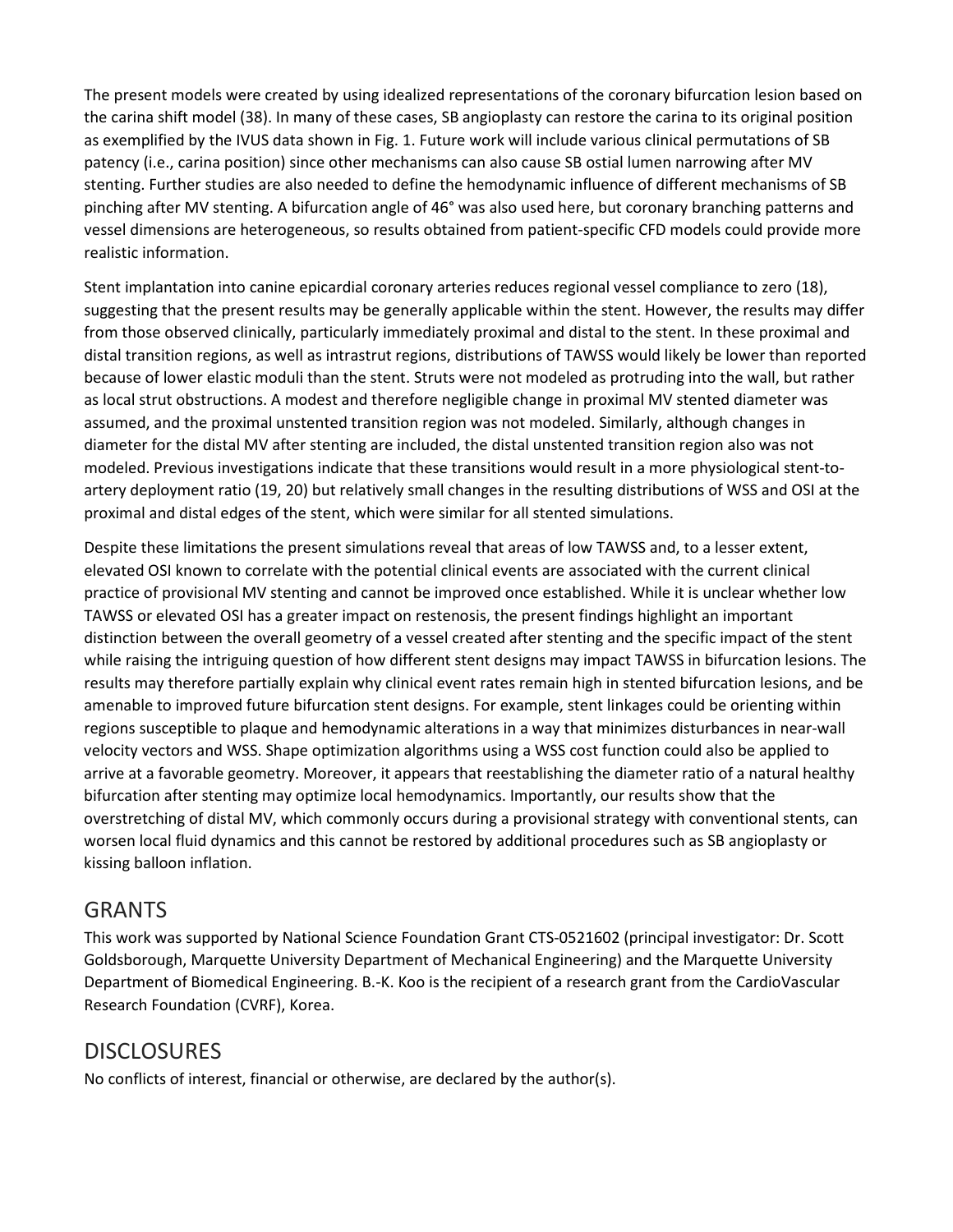## FOOTNOTES

<sup>1</sup>Supplemental Material for this article is available online at the Journal website.

## ACKNOWLEDGMENTS

The authors recognize Dr. Nathan Wilson for technical assistance.

## AUTHOR NOTES

\* A. R. Williams and B.-K. Koo contributed equally to this work.

Address for reprint requests and other correspondence: J. F. LaDisa, Jr., Marquette Univ., 1515 West Wisconsin Ave., Rm. 206, Milwaukee, WI 53233 (e-mail: john.ladisa@marquette.edu).

## Supplemental data

• datasupp.pdf (1.07 MB)

## **REFERENCES**

- 1. American Heart Association. *Heart Disease and Stroke Statistics—2007 Update*. Dallas, TX: AHA, 2007.
- 2. Bovendeerd PH, Borsje P, Arts T, van De Vosse FN. Dependence of intramyocardial pressure and coronary flow on ventricular loading and contractility: a model study. *Ann Biomed Eng 34*: 1833–1845, 2006.
- 3. Chatzizisis YS, Coskun AU, Jonas M, Edelman ER, Feldman CL, Stone PH. Role of endothelial shear stress in the natural history of coronary atherosclerosis and vascular remodeling: molecular, cellular, and vascular behavior. *J Am Coll Cardiol 49*: 2379–2393, 2007.
- 4. Colombo A, Bramucci E, Sacca S, Violini R, Lettieri C, Zanini R, Sheiban I, Paloscia L, Grube E, Schofer J, Bolognese L, Orlandi M, Niccoli G, Latib A, Airoldi F. Randomized study of the crush technique versus provisional sidebranch stenting in true coronary bifurcations: the CACTUS (Coronary Bifurcations: Application of the Crushing Technique Using Sirolimus-Eluting Stents) Study. *Circulation 119*: 71–78, 2009.
- 5. Colombo A, Moses JW, Morice MC, Ludwig J, Holmes DR, Spanos V, Louvard Y, Desmedt B, Di Mario C, Leon MB. Randomized study to evaluate sirolimus-eluting stents implanted at coronary bifurcation lesions. *Circulation 109*: 1244–1249, 2004.
- 6. Ferenc M, Gick M, Kienzle RP, Bestehorn HP, Werner KD, Comberg T, Kuebler P, Buttner HJ, Neumann FJ. Randomized trial on routine vs. provisional T-stenting in the treatment of de novo coronary bifurcation lesions. *Eur Heart J 29*: 2859–2867, 2008.
- 7. Figueroa CA, Vignon-Clementel IE, Jansen KE, Hughes TJR, Taylor CA. A coupled momentum method for modeling blood flow in three-dimensional deformable arteries. *Comput Methods Appl Mech Eng 195*: 5685– 5706, 2006.
- 8. Finet G, Gilard M, Perrenot B, Rioufol G, Motreff P, Gavit L, Prost R. Fractal geometry of arterial coronary bifurcations: a quantitative coronary angiography and intravascular ultrasound analysis. *EuroIntervention 3*: 490–498, 2007.
- 9. Garasic JM, Edelman ER, Squire JC, Seifert P, Williams MS, Rogers C. Stent and artery geometry determine intimal thickening independent of arterial injury. *Circulation 101*: 812–818, 2000.
- 10. He X, Ku DN. Pulsatile flow in the human left coronary artery bifurcation: average conditions. *J Biomech Eng 118*: 74–82, 1996.
- 11. Iakovou I, Schmidt T, Bonizzoni E, Ge L, Sangiorgi GM, Stankovic G, Airoldi F, Chieffo A, Montorfano M, Carlino M, Michev I, Corvaja N, Briguori C, Gerckens U, Grube E, Colombo A. Incidence, predictors, and outcome of thrombosis after successful implantation of drug-eluting stents. *JAMA 293*: 2126–2130, 2005.
- 12. Ikeno F, Kim YH, Luna J, Condado JA, Colombo A, Grube E, Fitzgerald PJ, Park SJ, Yeung AC. Acute and long-term outcomes of the novel side access (SLK-View) stent for bifurcation coronary lesions: a multicenter nonrandomized feasibility study. *Catheter Cardiovasc Interv 67*: 198–206, 2006.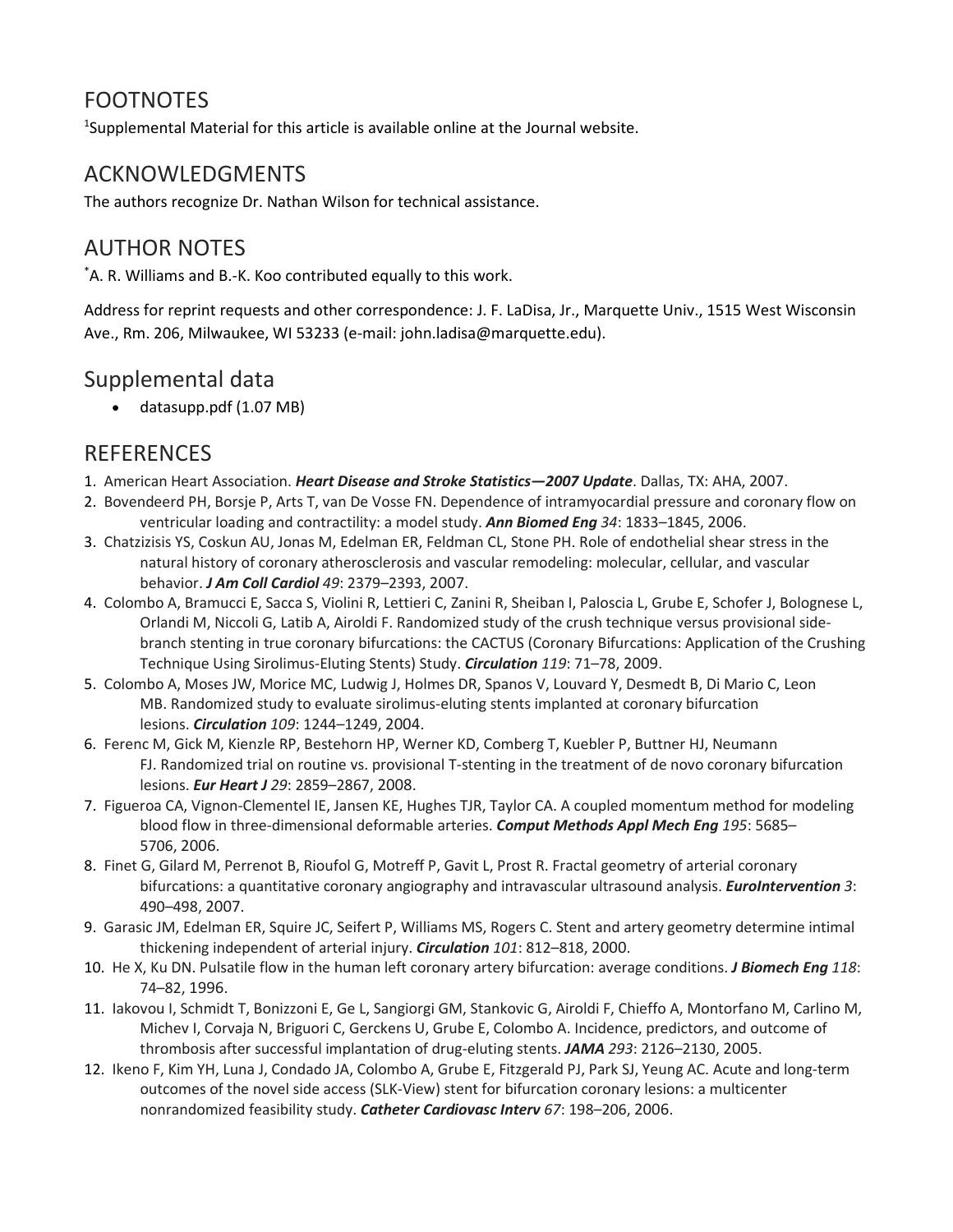- 13. Kastrati A, Mehilli J, Dirschinger J, Pache J, Ulm K, Schuhlen H, Seyfarth M, Schmitt C, Blasini R, Neumann FJ, Schomig A. Restenosis after coronary placement of various stent types. *Am J Cardiol 87*: 34–39, 2001.
- 14. Kolachalama VB, Levine EG, Edelman ER. Luminal flow amplifies stent-based drug deposition in arterial bifurcations. *PLoS One 4*: e8105, 2009.
- 15. Koo BK, Kang HJ, Youn TJ, Chae IH, Choi DJ, Kim HS, Sohn DW, Oh BH, Lee MM, Park YB, Choi YS, Tahk SJ. Physiologic assessment of jailed side branch lesions using fractional flow reserve. *J Am Coll Cardiol 46*: 633–637, 2005.
- 16. Koo BK, Park KW, Kang HJ, Cho YS, Chung WY, Youn TJ, Chae IH, Choi DJ, Tahk SJ, Oh BH, Park YB, Kim HS. Physiological evaluation of the provisional side-branch intervention strategy for bifurcation lesions using fractional flow reserve. *Eur Heart J 29*: 726–732, 2008.
- 17. Kuchulakanti PK, Chu WW, Torguson R, Ohlmann P, Rha SW, Clavijo LC, Kim SW, Bui A, Gevorkian N, Xue Z, Smith K, Fournadjieva J, Suddath WO, Satler LF, Pichard AD, Kent KM, Waksman R. Correlates and long-term outcomes of angiographically proven stent thrombosis with sirolimus- and paclitaxel-eluting stents. *Circulation 113*: 1108–1113, 2006.
- 18. LaDisa JF, Hettrick DA, Olson LE, Guler I, Gross ER, Kress TT, Kersten JR, Warltier DC, Pagel PS. Coronary stent implantation alters coronary artery hemodynamics and wall shear stress during maximal vasodilation. *J Appl Physiol 93*: 1939–1946, 2002.
- 19. LaDisa JF, Olson LE, Guler I, Hettrick DA, Audi SH, Kersten JR, Warltier DC, Pagel PS. Stent design properties and deployment ratio influence indexes of wall shear stress: a three-dimensional computational fluid dynamics investigation within a normal artery. *J Appl Physiol 97*: 424–430, 2004.
- 20. LaDisa JF, Olson LE, Molthen RC, Hettrick DA, Pratt PF, Hardel MD, Kersten JR, Warltier DC, Pagel PS. Alterations in wall shear stress predict sites of neointimal hyperplasia after stent implantation in rabbit iliac arteries. *Am J Physiol Heart Circ Physiol 288*: H2465–H2475, 2005.
- 21. Lefevre T, Ormiston J, Guagliumi G, Schultheiss HP, Quilliet L, Reimers B, Brunel P, Wijns W, Buettner HJ, Hartmann F, Veldhof S, Miquel K, Su X, van der Giessen WJ. The Frontier stent registry: safety and feasibility of a novel dedicated stent for the treatment of bifurcation coronary artery lesions. *J Am Coll Cardiol 46*: 592– 598, 2005.
- 22. Louvard Y, Lefevre T, Morice MC. Percutaneous coronary intervention for bifurcation coronary disease. *Heart 90*: 713–722, 2004.
- 23. Malek AM, Alper SL, Izumo S. Hemodynamic shear stress and its role in atherosclerosis. *JAMA 282*: 2035– 2042, 1999.
- 24. Murata T, Hiro T, Fujii T, Yasumoto K, Murashige A, Kohno M, Yamada J, Miura T, Matsuzaki M. Impact of the cross-sectional geometry of the post-deployment coronary stent on in-stent neointimal hyperplasia: an intravascular ultrasound study. *Circ J 66*: 489–493, 2002.
- 25. Ormiston J, Webster M, El-Jack S, McNab D, Plaumann SS. The AST petal dedicated bifurcation stent: first-inhuman experience. *Catheter Cardiovasc Interv 70*: 335–340, 2007.
- 26. Pflederer T, Ludwig J, Ropers D, Daniel WG, Achenbach S. Measurement of coronary artery bifurcation angles by multidetector computed tomography. *Invest Radiol 41*: 793–798, 2006.
- 27. Pijls NH, De Bruyne B, Peels K, Van Der Voort PH, Bonnier HJ, Bartunek JKJJ, Koolen JJ. Measurement of fractional flow reserve to assess the functional severity of coronary-artery stenoses. *N Engl J Med 334*: 1703– 1708, 1996.
- 28. Pijls NH, van Son JA, Kirkeeide RL, De Bruyne B, Gould KL. Experimental basis of determining maximum coronary, myocardial, and collateral blood flow by pressure measurements for assessing functional stenosis severity before and after percutaneous transluminal coronary angioplasty. *Circulation 87*: 1354–1367, 1993.
- 29. Richter Y, Edelman ER. Cardiology is flow. *Circulation 113*: 2679–2682, 2006.
- 30. Richter Y, Groothuis A, Seifert P, Edelman ER. Dynamic flow alterations dictate leukocyte adhesion and response to endovascular interventions. *J Clin Invest 113*: 1607–1614, 2004.
- 31. Rogers C, Edelman ER. Endovascular stent design dictates experimental restenosis and thrombosis. *Circulation 91*: 2995–3001, 1995.
- 32. Sharma SK, Kini AS. Coronary bifurcation lesions. *Cardiol Clin 24*: 233–246, 2006.
- 33. Steigen TK, Maeng M, Wiseth R, Erglis A, Kumsars I, Narbute I, Gunnes P, Mannsverk J, Meyerdierks O, Rotevatn S, Niemela M, Kervinen K, Jensen JS, Galloe A, Nikus K, Vikman S, Ravkilde J, James S, Aaroe J, Ylitalo A,